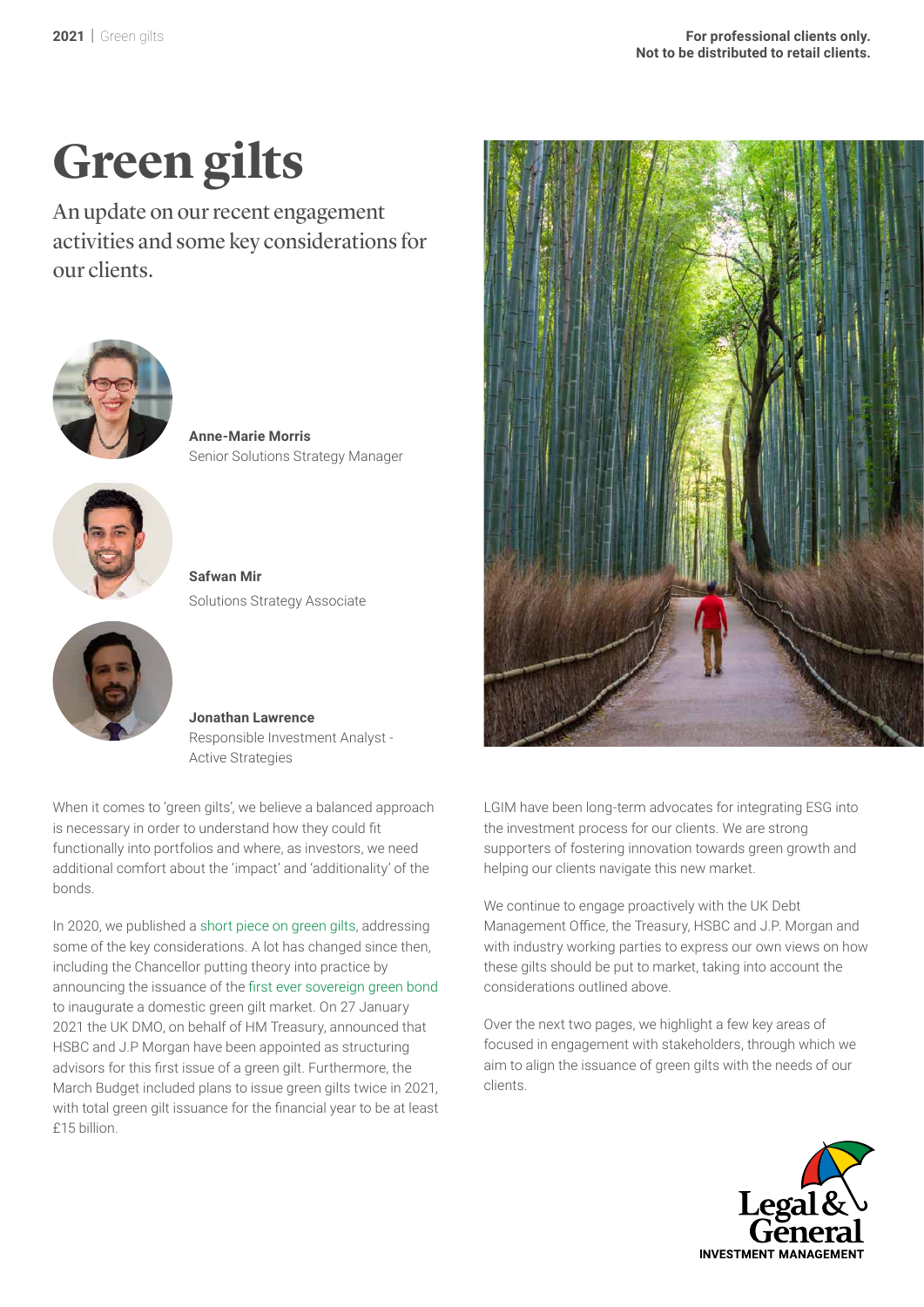

#### **1. Green Bonds: An ESG perspective**

We believe it is important that our clients understand how the characteristics of these bonds differ from their non-green counterparts. Critically, we emphasise that the overall ESG risk exposure of the bond is the same when compared to the non-green counterpart – this is because the repayments of interest and principle are funded from the same balance sheet/ cashflows of the issuer. This therefore is relevant when considering the portfolio application with respect to pricing, liquidity and other instrument features. It is vital to analyse how the bond can improve the risk and return characteristics of the investor's portfolio.

It is equally important to understand whether these bonds generate 'ESG impact' for investors. One criticism in the market of these bonds has been the degree to which they generate 'additional' impact above and beyond the use-of-proceeds for a conventional bond. Accusations of greenwashing persist, and across sovereign and corporate issuers we have seen the full spectrum of quality and sophistication of sustainable bond frameworks. For example, some bonds have long 'lookback' periods, meaning green bond proceeds can be used to re-finance projects that have already been undertaken. Other bonds, have been issued without being tied explicitly to the overall strategic objectives of the issuer.

We have seen some significant benefits to investors in this market, including increased transparency and disclosure from issuers. This has also helped to foster more dialogue on ESG topics, something especially important given LGIM's approach to active engagement. However, this is particularly true where the additional disclosure relates to the strategy and targets embedded at the issuer level. For example, a sovereign green bond could be a useful tool to sign post progress towards meeting Nationally Determined Contributions (NDCs) or Net-Zero targets.



#### **2. Use of proceeds: clearly defined and 'additional'**

We believe that the use of proceeds should be clearly defined and relate demonstrably to the government's overall strategy to achieve its climate objectives. In our engagement with other investors, we have also agreed that it is critical to incorporate social considerations into the framework as part of the aspirations to achieve a 'just' transition.

Furthermore, whilst the green gilt framework should allow flexibility for different types of spending, to avoid risks of greenwashing, we believe the government should ensure that the use of proceeds relate to projects that bring new environmental or social benefits, and avoid the use of these instruments as simple re-financing tools. In practice, this means that the government will need to identify a large enough stock of projects to which to allocate proceeds. This has been one limitation of the use-of-proceeds market that has also led to the development of the sustainability linked bond market (which provides greater flexibility with respect to the use of proceeds).

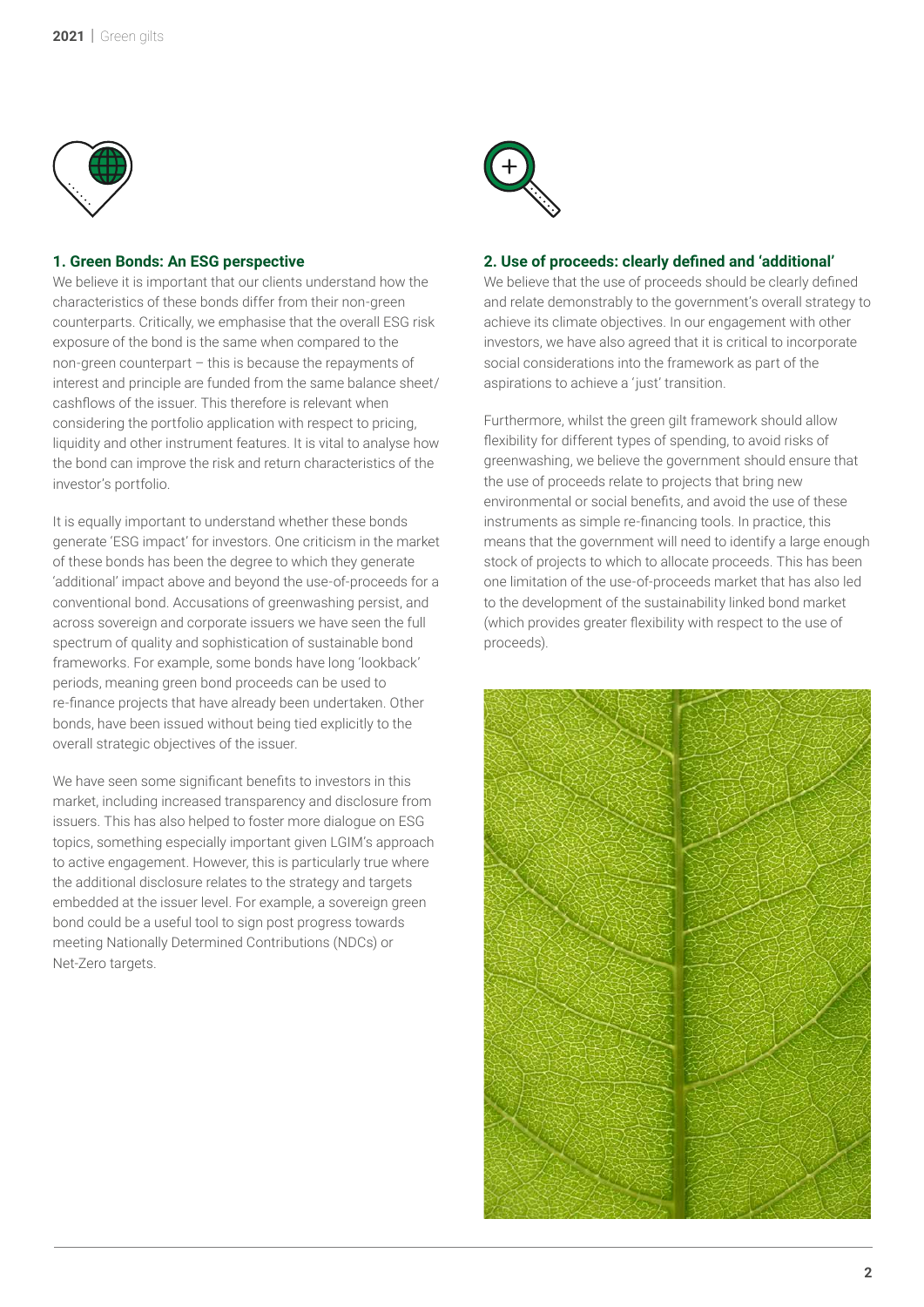

### **3. Weighing up functionality without compromising on 'impact'**

A contentious issue with any green bond is weighing up portfolio functionality against 'impact'. At LGIM we do not necessarily see the two as mutually exclusive concepts but the presence of a 'greenium', where green bonds have traded at more expensive levels than their non-green counterparts, has posed a conundrum for investors.

The 'greenium' has fluctuated over time and is a function of demand and supply technicals. In Europe, for example, the ECB bond buying programme (which includes green bonds) has had a significant effect on market pricing. Investors also need to consider how other policies and regulations may influence additional demand and supply drivers.

Currently it is unclear how this dynamic will play out in sterling markets – corporate green bonds are still a very small part of the overall market.

As stated above, the overall risk exposure remains the same despite the label, and therefore additional justification is necessary to qualify a 'greenium'. For example, issuance at a new tenor point on the curve may increase functionality by enabling a better liability hedging profile for our defined benefit clients.



#### **4. Maturity: Align to strategic objectives**

We have expressed a preference that the maturities of green gilts should be longer dated for two main reasons:

- First, we believe that issuing at longer-dated maturities could be a benefit to our investors, many of whom are defined benefit pension schemes. It would allow clients to continue to invest in a way that aims to meet their longterm liabilities and could increase their investment opportunity set.
- In addition, by issuing at such maturities, the proceeds would enable the financing of crucial longer term environmental and social projects with similar time horizons to the debt maturity. This could therefore be beneficial in terms of clarifying to investors how the projects relate to longer-term objectives of the government's green strategy.

Its worth noting that, from our discussions, we understand the UK is unlikely to follow the German approach of twinned maturity bonds (i.e. issue a green gilt at the same maturity of a 'non-green' conventional gilt). It has also been expressed that over time the DMO hopes to build out a green gilt curve, therefore ensuring green gilts are issued at multiple maturities.